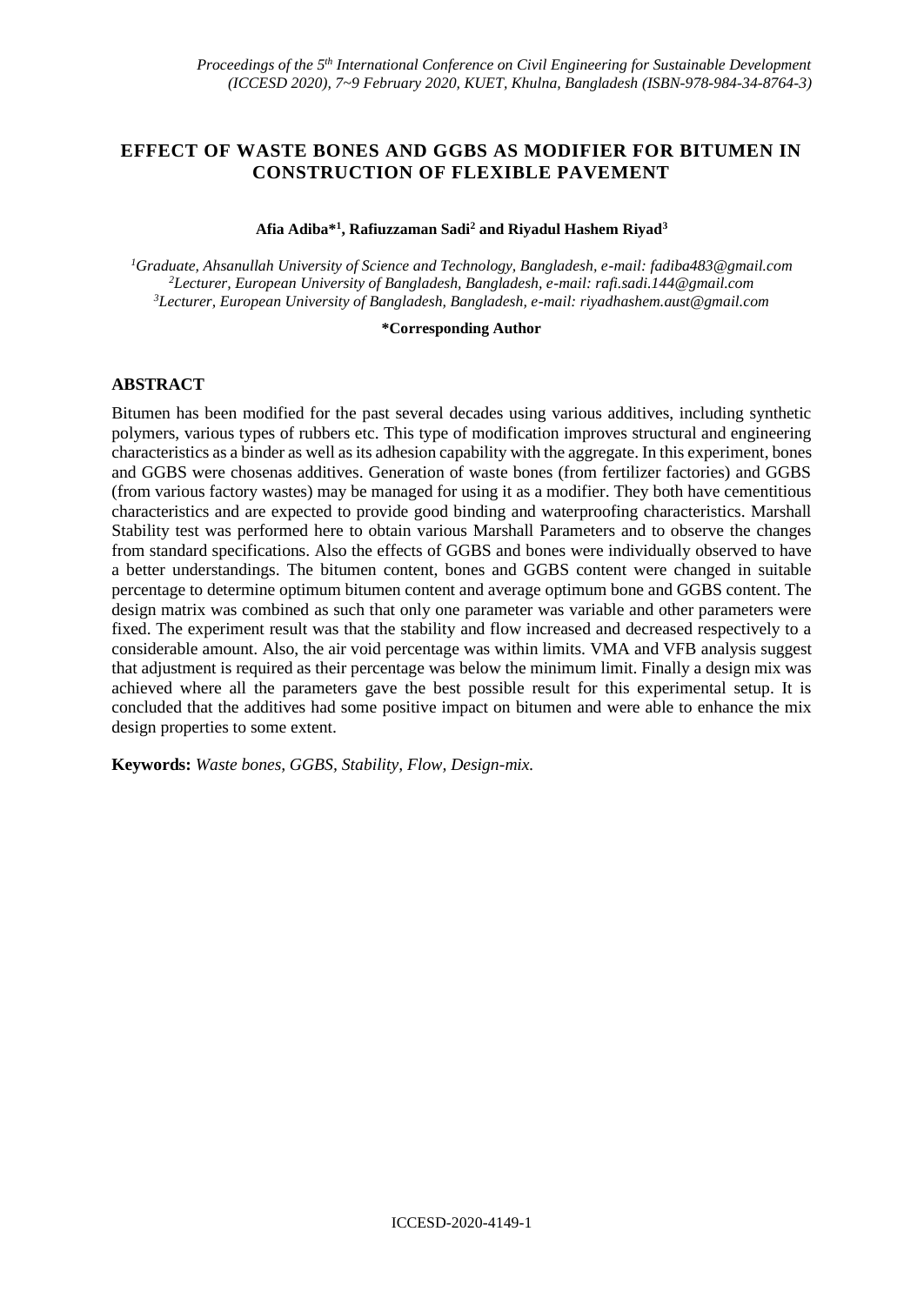# **1. INTRODUCTION**

## **1.1 General**

Progression of roads, structures, socio-economical standards, etc. define the condition of a country. To ensure the maintenance of this progress, the network system plays a vital role and the best network system is roadway network. A flexible pavement has different parts such as wearing course, base, subbase, subgrade etc. Bitumen is mainly used in wearing surfaces with aggregates and it is one of the most critical layers. As the wearing surface gets in direct contact with vehicles, it must be capable of withstanding abrasion, wear and tear due to heavy traffic load and also to prevent excessive entrance of water so that the layer beneath the surface is not highly damaged. Generally, bitumen is used worldwide for this wearing surface because of its binding and waterproofing quality. Bitumen production is economical, easily available, it can undergo recycling and recycled product can be used again for road construction, its physical and rheological properties bring versatilities to road construction and its low melting point makes it easy to work with. Also, bitumen is available in different grades suitable for different conditions which made it a popular material for road construction worldwide. Despite having such advantages, it also has drawbacks. The most common problems are various cracking, rutting and formation of potholes. One of the major causes of these problems is the faulty mix design of wearing courses. The susceptibility of bitumen to climate changes cannot be overlooked also. That's why maintaining bituminous pavements with utmost care is a challenge no matter where in the world because the traffic load is increasing in an alarming rate and frequent maintenance has become quite costly. The possible solution is to create a sustainable road network which is why various experiments are being conducted to modify bitumen to produce long-lasting effects.

Cliff Ellis et. al., (2004) researched on the effect of GGBS on bitumen. They had previously done some works related to this and those suggests that adding cementitious binder such as GGBS may enhance certain properties of bitumen emulsion mixtures. The results of their experiments showed that the inclusion of GGBS may enhance stiffness and strength development in high humidity conditions. S. Shahba et. al., (2017) investigated the effects of GGBS with SBS on the strength properties on bitumen. Modified bitumen and asphalt mixtures were evaluated based on the penetration test, Marshall Stability, etc. According to their results, the mixture of GGBS and SBS can be used to modify porous bitumen mixtures which will either improve or will not change their properties. This test also showed that using two additives simultaneously has strengthened bitumen mixture properties such as Marshall strength and uniaxial compression strength. A notable recent work which involved modifying bitumen with bone glue was done by Hashim Raza Rizviet et. al., (2014) which included mixing bone glue with bitumen mixture as waste bone glue has somewhat cementitious characteristics. In this study, a new kind of bitumen modifier derived from animal wastes, such as bones, hides, and flesh commonly known as Bone Glue was studied. This biomaterial which is a by-product of food and cattle industries is very readily available in developing countries. Their experiment showed a significant reduction of cost in bitumen mixture, a quality improvement of the mixture and also the whole process was quite environment-friendly which may be considered as a sustainable solution.

# **1.2 Objectives**

- The main focus of this experiment is to observe the strengthening effect of both GGBS and waste bones as additives, as both of the materials has binding quality and they are waste products which make them easily accessible.
- To observe whether the improvement of Marshall stability of the bitumen mix in different mixing ratio is possible.
- To obtain optimum value of the bitumen mix design.
- To understand whether the experiment was able to provide results involving different parameters within standard or specified value.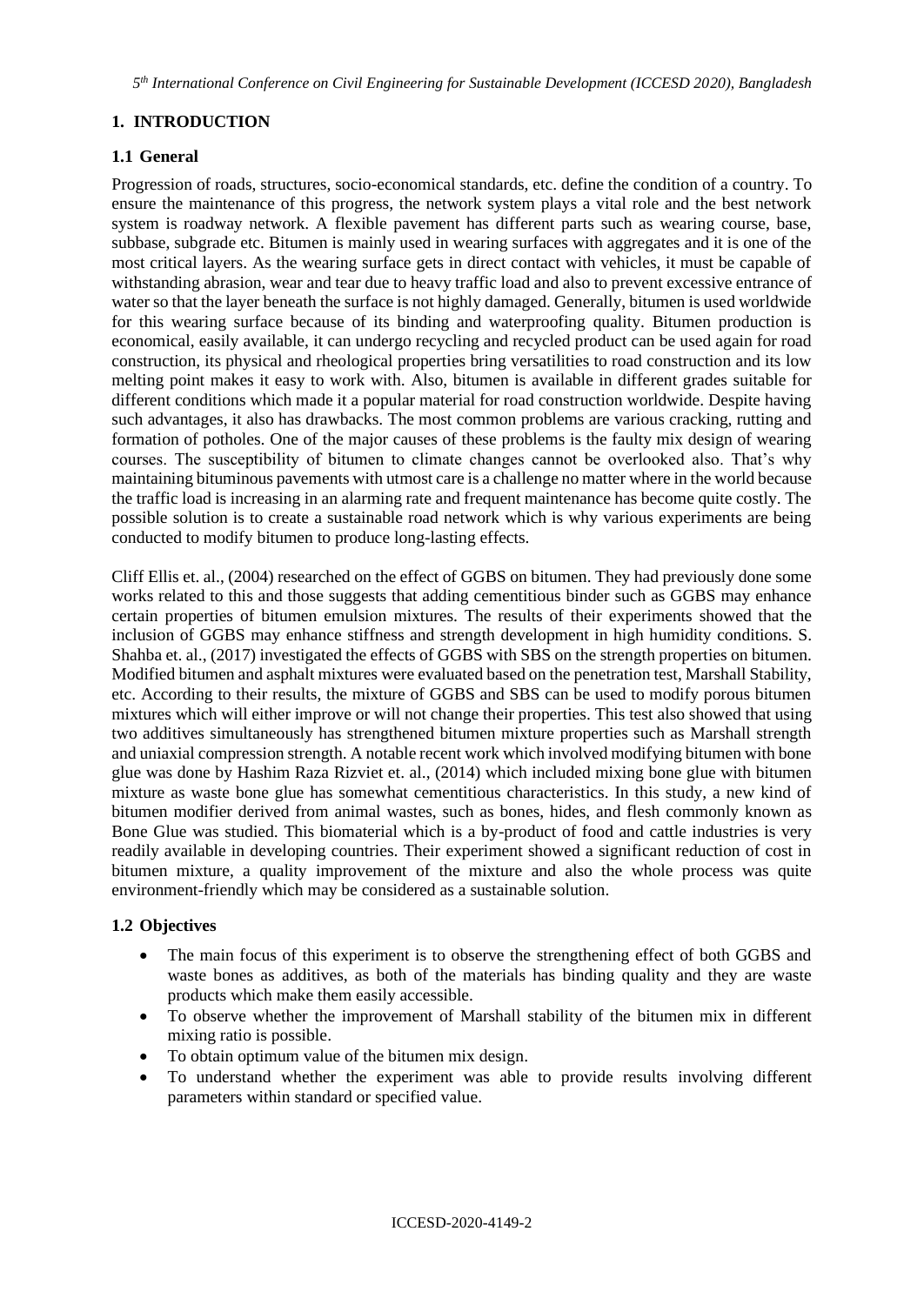*5 th International Conference on Civil Engineering for Sustainable Development (ICCESD 2020), Bangladesh*

## **2. METHODOLOGY**

Marshall Method of mix design is the most popular method to determine the optimum bitumen content. Marshall Test method will be held for the performance analysis of Bones and GGBS mix with the standard bituminous mix. The Marshall test procedures have been standardized by the American Society for Testing and Materials (ASTM) and published as ASTM D1559. The method is applicable only to hot mixtures using penetration grades of asphalt cement and containing aggregates with a maximum size of 1 in. (25mm) or less (Paul H.Wright and Karen K. Dixon, 2004).This method best reproduces the field condition of wearing course. In this experiment medium type design (50 blows per side of the specimen) is used to simulate medium traffic volume and compaction. In this experiment, there are three variables which are bitumen content, bones content and GGBS content. All the variables are taken in three proportions to observe the performance within the range. For bitumen, chosen proportions are 4.5%, 5%, and 5.5%. For bones and GGBS content chosen proportions are 5%, 10% and 15%. From related previous works, it is observed that expected optimum lies within the range.

In this test, at least three specimens for each combination of aggregates and mixing bitumen content were prepared. The bitumen was of penetration grade 70. All the aggregates used were oven-dried. Around 64% of coarse aggregate, 31% of fine aggregate and 5% of mineral filler stone dust in proportion chosen for the mix design. Bones and GGBS of design proportion and bitumen content chosen for the sample preparation of design mass, of around 1216g (for 5% bitumen) to ensure a theoretical density of 2.4-2.5 g/cc for the cylindrical samples. The aggregate of design quantity in correct proportion was mixed with design bones and GGBS in a hot pan which was stirred uniformly to give a homogeneous mix at a temperature of 105-110oC. The weighed bitumen for a sample was added to the heated aggregated mix. The bitumen was heated to a liquid state and mixed well with the aggregate to get a homogeneous state mixture at 105-110o C. The specimen was compacted with 50 blows to each side of the cylindrical sample mounted on a standard mold assembly with a standard Marshall hammer that has a circular tamping face 98.4 mm (3.88 in.) in diameter and a weight of 4.5 kg (10 lb.) with a free fall of 457mm (18 in.) to get the Marshall compaction specimen. The compacted specimen was allowed to cool down to room temperature before the extraction of the sample. Then it was placed on a smooth level surface until ready for testing. Normally specimens are allowed to cool overnight.

The stability of materials for the design of Marshall bitumen requires that a number of tests are performed on the materials. The stability-flow test measures the maximum load resistance and corresponding deformation (or flow) of a standard test specimen when subjected to a load by a standardized test procedure. Marshall method of analysis is undertaken to record the stability, flow, and others the volumetric performance of all the samples. Stability and flow values are directly accessible from the gauge reading of the Marshall apparatus. Formulas based on materials properties are used to record the volumetric properties of samples like air voids  $(V_a)$ , voids in the mineral aggregate (VMA), voids filled with asphalt (VFA), effective asphalt content  $(P_{be})$ , Bulk Specific Gravity  $(G_{sb})$ , Effective Specific Gravity  $(G_{se})$ , Aggregate content(P<sub>s</sub>), Asphalt content(P<sub>b</sub>) etc.

The formula used in this experiment for bitumen properties are given below:

$$
G_{mb} = \frac{W_a}{W_s - W_w} \tag{1}
$$

$$
P_s = 100 - P_b \tag{3}
$$

$$
G_{se} = \frac{P_{mm} - P_b}{\frac{P_{mm}}{G_{mm}} - \frac{P_b}{G_b}}
$$
 (5) 
$$
G_{sb} = \frac{P_1 + P_2 + P_3}{\frac{P_1}{G_1} + \frac{P_2}{G_2} + \frac{P_3}{G_3}}
$$
 (6)

$$
\%V_a = 100 \frac{G_{mm} - G_{mb}}{G_{mm}} \tag{7}
$$
 (7) 
$$
\%VMA = 100 - \frac{G_{mb}P_s}{G_{sb}} \tag{8}
$$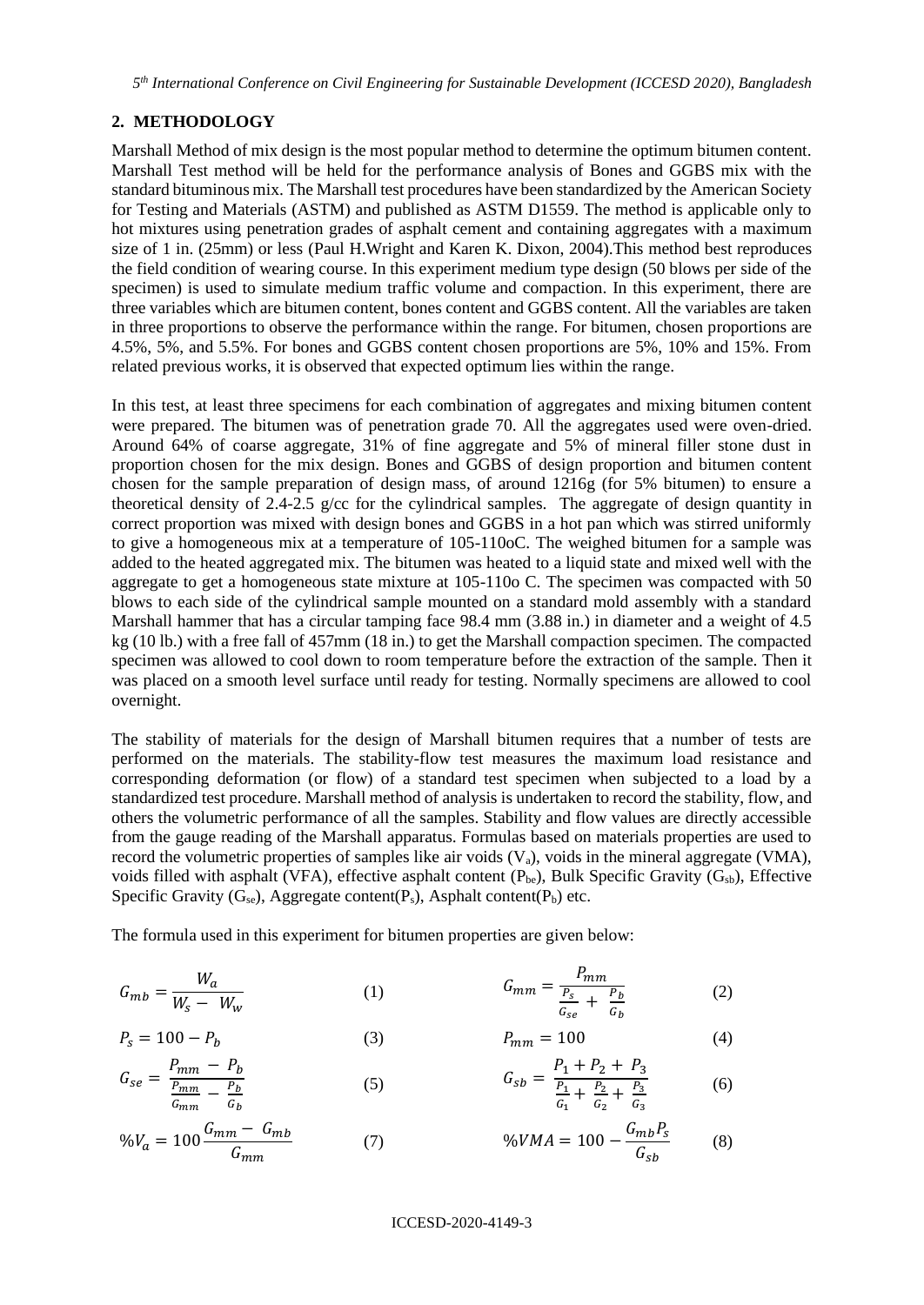*5 th International Conference on Civil Engineering for Sustainable Development (ICCESD 2020), Bangladesh*

$$
\%VFA = \frac{\%VMA - \%V_a}{\%VMA}100 \tag{9}
$$

The limits of the Marshall parameters namely stability, flow, air voids, VFA, VMA are as follows: -

| <b>Marshall parameters</b>              | <b>Limiting values</b> |
|-----------------------------------------|------------------------|
| Stability, N (lb.)                      | 5338 (1200)            |
| Flow, $0.25$ mm $(0.01$ in.)            | $2$ to $4$             |
| Percent air voids                       | 3 to 5                 |
| Percent voids filled with asphalt (VFA) | 65 to 78               |

Table 1: Limiting values of Marshall Parameters: (For medium traffic)

For the analysis of the samples, six graphs are prepared namely:

- (1) Unit weight vs. Percent AC by wt. of mix (where AC indicates Asphalt Content equivalent to bitumen content),
- (2) Percent air voids vs. Percent AC by wt. of mix,
- (3) Marshall stability vs. Percent AC by wt. of mix,
- (4) Percent VMA vs. Percent AC by wt. of mix,
- (5) Flow  $(1/100)$  in. vs. Percent AC by wt. of mix,
- (6) Percent VFA vs. Percent AC by wt. of mix.

The shape of the curves help to determine whether the samples are giving results within acceptable range. The standard shape of the specified six graphs look like this:



Figure 1: Test property curves for hot-mix design data by Marshall Method Source: (Paul H.W and K. Dixon, 2004)

ICCESD-2020-4149-4

Source: (Paul H.W and K. Dixon, 2004)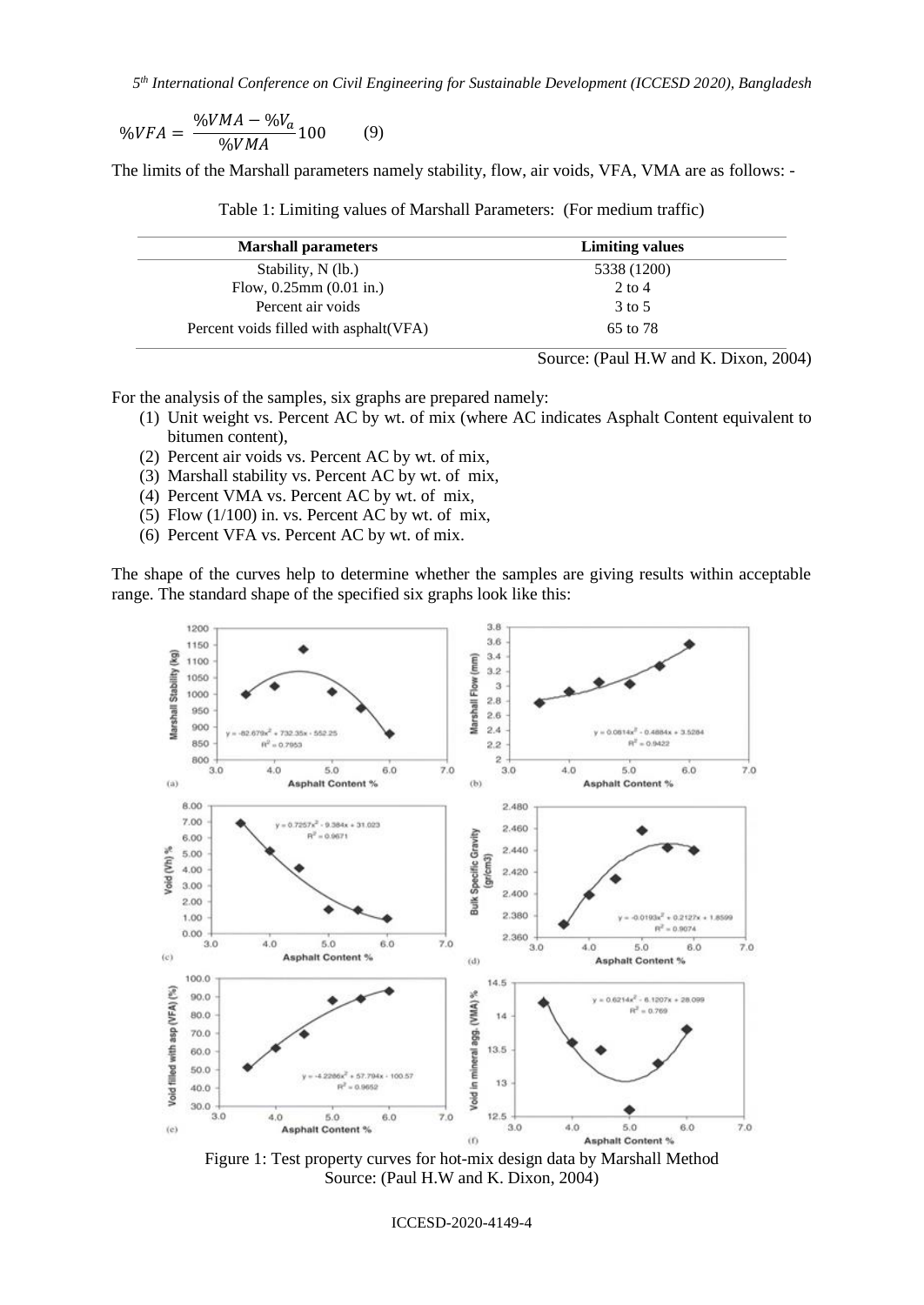To analyze the performance of bones and the GGBS mix, the Marshall method is applied extensively. Among the three variables namely bitumen content, bones content and GGBS content, two variables are kept constant at a time and the other is changed and the sample is analyzed by the Marshall method of analysis. Here the analysis of optimum binder content for each mix (of bones and GGBS) is derived and corresponding values of stability, flow, air voids, VMA, unit weight, and VFA are recorded. The samples were prepared according to this experimental design:

Table 2: The bones and GGBS combination of three design proportions with three proportions of bitumen content (70 penetration grade) give 18 sample for this experiment

| <b>Bitumen Content</b> | <b>Bones</b> | GGBS |
|------------------------|--------------|------|
|                        | 5%           |      |
|                        | 10%          | 10%  |
|                        | 15%          |      |
| 4.5%                   |              | 5%   |
|                        | 10%          | 10%  |
|                        |              | 15%  |
|                        | 5%           |      |
|                        | 10%          | 10%  |
|                        | 15%          |      |
| 5%                     | 10%          | 5%   |
|                        |              | 10%  |
|                        |              | 15%  |
| 5.5%                   | 5%           |      |
|                        | 10%          | 10%  |
|                        | 15%          |      |
|                        |              | 5%   |
|                        | 10%          | 10%  |
|                        |              | 15%  |

Here, % of Bitumen (of Total Mix),  $P_b$  for different percentage is 4.5% = 54.42 gm, 5.0% = 60.79 gm,  $5.5\% = 67.22$  gm.

**Specific Gravity** 

C.A.  $(1 \text{ inch} - #8) (G_1): 2.68 (ASTM C-127)$ F.A.  $(\text{\#8 - }\text{\#200})$   $(G_2)$ : 2.68 (ASTM C-128) M.F. (Passing #200) (G3): 2.77 (ASTM D-854) Bitumen  $(G_b)$ : 1.02 (ASTM D-5)

### **3. RESULTS AND DISCUSSION**

At first the penetration test was done to see the changes in bitumen.

|                        | (%) | <b>Penetration Result</b> |
|------------------------|-----|---------------------------|
|                        | 5   | 67.33                     |
| <b>Bones</b><br>$($ %) | 10  | 63.68                     |
|                        | 15  | 63                        |
|                        | 5   | 65                        |
| <b>GGBS</b><br>$($ %)  | 10  | 64.33                     |
|                        | 15  | 65.68                     |

Table 3: Penetration test result:

From Table 3, it is clear that the additives were able to decrease the penetration which also means the consistency of bitumen somewhat decreased. The lower the consistency, it becomes more suitable for warmer countries because it gives less scope of deformation or rutting. In hotter areas, lower penetration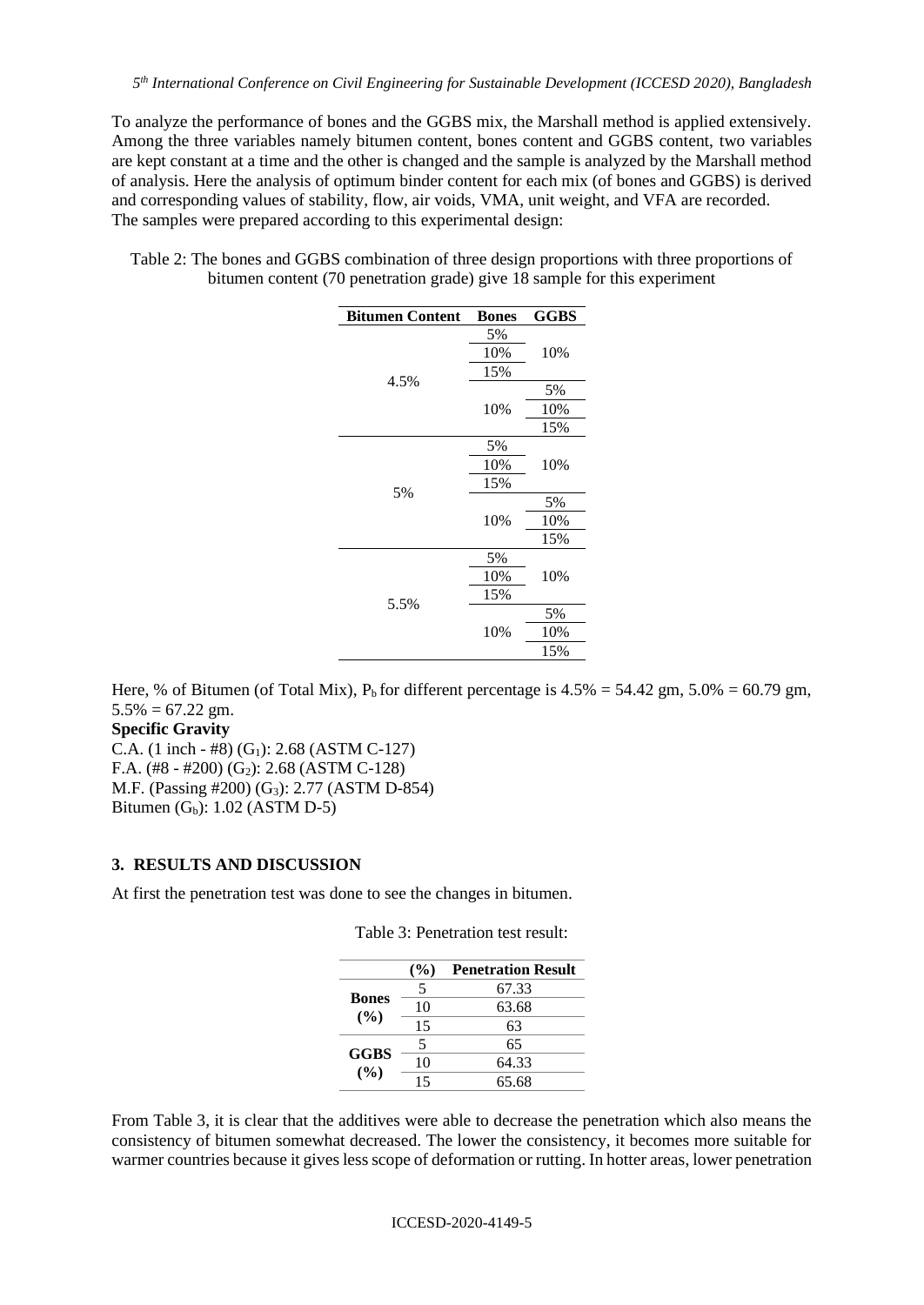grades area unit most well-liked to avoid softening whereas higher penetration grades like 180/200 area unit utilized in colder areas to forestall the prevalence of excessive brittleness.

All the test sample were made for medium traffic (for sample compaction, 50 blows per face) specification for Marshall Test and will be analysed for medium traffic also. After acquiring all the data from the test and the value of air void, VMA, VFB, by the equations 7, 8, 9 respectively. The Marshall parameters of the tested specimen are given below:

| <b>Specimen</b><br>No, | <b>Bitumen</b><br><b>Content</b><br>(%) | <b>Bones</b><br>$(\%)$ | <b>GGBS</b><br>$(\%)$ | Air<br>Void<br>$(\%)$ | Unit<br>Weight<br>(pcf) | <b>VMA</b><br>(%) | <b>VFB</b><br>(%) | <b>Stability</b><br>(kN) | <b>Flow</b><br>(mm) |
|------------------------|-----------------------------------------|------------------------|-----------------------|-----------------------|-------------------------|-------------------|-------------------|--------------------------|---------------------|
|                        |                                         | 5                      |                       | 3.93                  | 155.613                 | 11.267            | 65.157            | 6.727                    | 3.23                |
| $\boldsymbol{2}$       |                                         | 10                     | 10                    | 4.398                 | 154.849                 | 11.703            | 62.424            | 6.837                    | 3.21                |
| 3                      |                                         | 15                     |                       | 4.788                 | 154.2171                | 12.063            | 60.312            | 6.447                    | 3.34                |
| 4                      | 4.5                                     |                        | 5                     | 4.950                 | 153.954                 | 12.213            | 59.469            | 6.658                    | 3.28                |
| 5                      |                                         | 10                     | 10                    | 4.829                 | 154.149                 | 12.102            | 60.094            | 6.932                    | 3.17                |
| 6                      |                                         |                        | 15                    | 4.792                 | 154.209                 | 12.067            | 60.288            | 6.898                    | 3.22                |
| 7                      |                                         | 5                      |                       | 3.892                 | 156.450                 | 11.257            | 65.427            | 6.933                    | 3.18                |
| 8                      |                                         | 10                     | 10                    | 4.011                 | 156.257                 | 11.367            | 64.715            | 7.362                    | 2.87                |
| 9                      | 5                                       | 15                     |                       | 4.168                 | 156                     | 11.512            | 63.792            | 7.382                    | 2.88                |
| 10                     |                                         |                        | 5                     | 4.207                 | 155.936                 | 11.549            | 63.565            | 7.835                    | 3.2                 |
| 11                     |                                         | 10                     | 10                    | 4.050                 | 156.192                 | 11.403            | 64.481            | 7.007                    | 3.1                 |
| 12                     |                                         |                        | 15                    | 4.089                 | 156.128                 | 11.439            | 64.251            | 7.146                    | 2.98                |
| 13                     |                                         | 5                      |                       | 4.058                 | 156.965                 | 11.433            | 64.504            | 7.785                    | 2.95                |
| 14                     | 10<br>15<br>5.5                         |                        | 10                    | 4.099                 | 156.898                 | 11.471            | 64.267            | 8.243                    | 2.89                |
| 15                     |                                         |                        |                       | 3.860                 | 157.289                 | 11.250            | 65.689            | 8.367                    | 2.87                |
| 16                     |                                         |                        | 5                     | 4.531                 | 156.192                 | 11.869            | 61.829            | 7.877                    | 2.95                |
| 17                     |                                         | 10                     | 10                    | 4.452                 | 156.320                 | 11.797            | 62.259            | 8.011                    | 2.9                 |
| 18                     |                                         |                        | 15                    | 4.413                 | 156.385                 | 11.761            | 62.479            | 7.967                    | 2.92                |

| Table 4: Marshall Analysis data obtained from samples: |
|--------------------------------------------------------|
|--------------------------------------------------------|

After these data were obtained, total 36 graphs were plotted for individual sample using the data from Table 4. Also 12 graphs were plotted which included the individual parameters against the various percentage of bitumen content and the individual performance of waste bones and GGBS. This was done to obtain optimum bitumen content for various parameters, and average optimum bone and GGBS content for best possible results. This whole extensive analysis result can be summarized as below:

|  |  | Table 5: Summary of Parameter Analysis: |  |
|--|--|-----------------------------------------|--|
|--|--|-----------------------------------------|--|

|                  | <b>Minimum</b>                                                           | <b>Maximum</b>                 |  |  |  |
|------------------|--------------------------------------------------------------------------|--------------------------------|--|--|--|
| Flow             | $2.87$ mm                                                                | 3.34 mm                        |  |  |  |
| Value            | for both 5% bitumen.                                                     | for 4.5% bitumen with 10% GGBS |  |  |  |
|                  | 10% GGBS and 10% bones and                                               | and 15% bones                  |  |  |  |
|                  | 5.5% bitumen, 10% GGBS                                                   |                                |  |  |  |
|                  | and 15% bones.                                                           |                                |  |  |  |
| Comments         | Optimum bitumen content based on flow analysis is 5.5%.                  |                                |  |  |  |
| on Flow          | Average optimum bone content is 12.5%<br>$\bullet$                       |                                |  |  |  |
| Value            | Average optimum GGBS content is 10%                                      |                                |  |  |  |
| <b>Stability</b> | 8.367 kN<br>$6.447$ kN                                                   |                                |  |  |  |
| Value            | for 5.5% bitumen with 10% GGBS<br>for 4.5% bitumen,                      |                                |  |  |  |
|                  | 10% GGBS and 15% bones<br>and 15% bones                                  |                                |  |  |  |
| Comments         | Optimum bitumen content based on stability analysis is 5.5%<br>$\bullet$ |                                |  |  |  |
| on Stability     | Average optimum bone content is 15%<br>$\bullet$                         |                                |  |  |  |
| Value            | Average optimum GGBS content is 10%                                      |                                |  |  |  |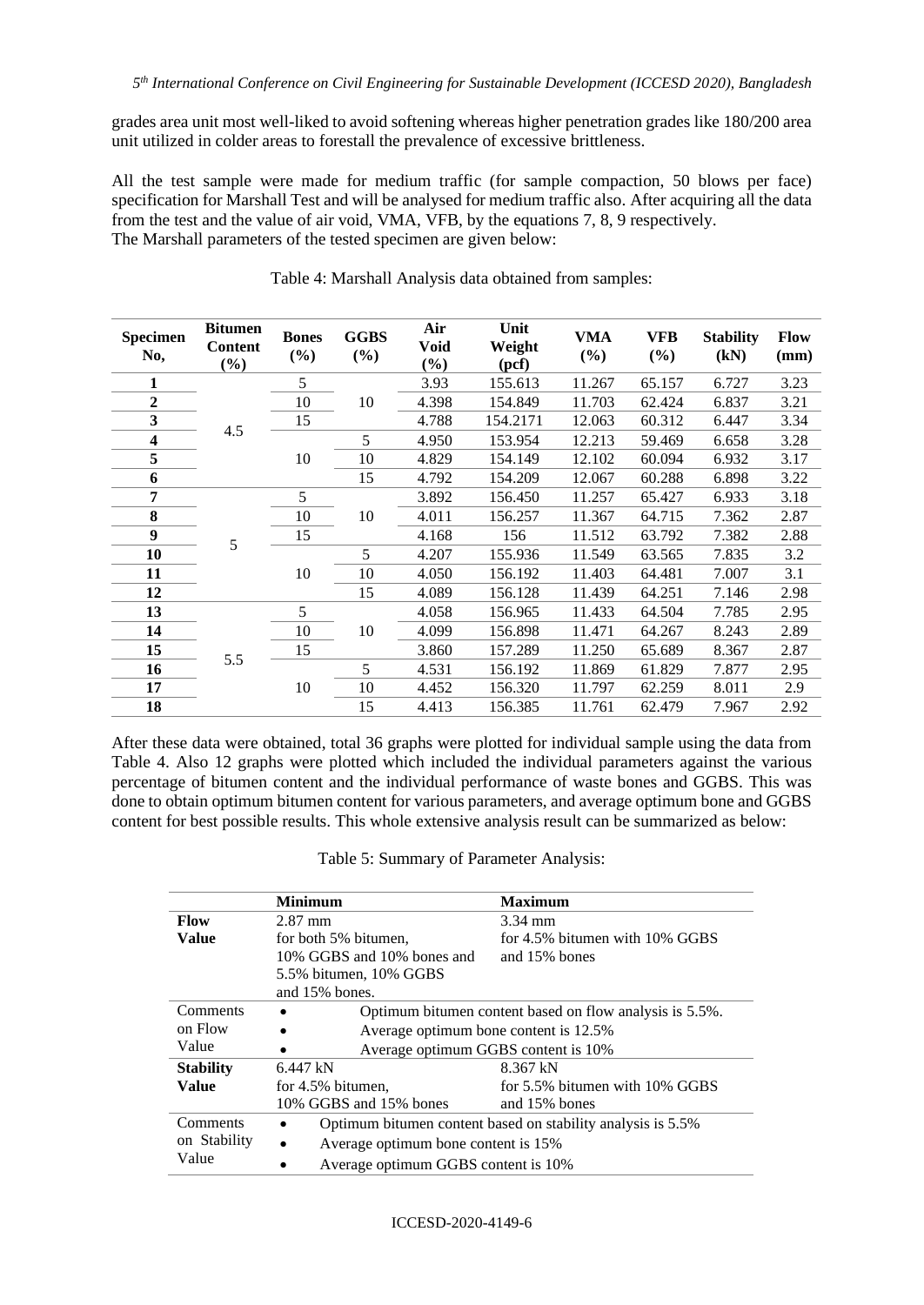| Air Void     | 3.86%                                                      | 4.95%                                                      |  |  |
|--------------|------------------------------------------------------------|------------------------------------------------------------|--|--|
| <b>Value</b> | for 5.5% bitumen,                                          | for 5.5% bitumen with 5% GGBS                              |  |  |
|              | 10% GGBS and 15% bones                                     | and 10% bones                                              |  |  |
| Comments     | $\bullet$                                                  | Optimum bitumen content based on air void analysis is 5.5% |  |  |
| on Air Void  | Average optimum bone content is 15%                        |                                                            |  |  |
| Value        | Average optimum GGBS content is 10%                        |                                                            |  |  |
| VMA          | 11.25%                                                     | 12.213%                                                    |  |  |
| <b>Value</b> | for 5.5% bitumen,                                          | for 4.5% bitumen with 5% GGBS                              |  |  |
|              | 10% GGBS and 15% bones                                     | and 10% bones                                              |  |  |
| Comments     |                                                            | Optimum bitumen content based on air void analysis is 4.5% |  |  |
| on VMA       | Average optimum bone content is 10%                        |                                                            |  |  |
| Value        | Average optimum GGBS content is 5%                         |                                                            |  |  |
| <b>VFB</b>   | 59.47%<br>65.43%                                           |                                                            |  |  |
| <b>Value</b> | for 4.5% bitumen,                                          | for 5% bitumen with 10% GGBS                               |  |  |
|              | 5% GGBS and 10% bones                                      | and 5% bones                                               |  |  |
| Comments     | Optimum bitumen content based on air void analysis is 5%   |                                                            |  |  |
| on VFB       | Average optimum bone content is 5%                         |                                                            |  |  |
| Value        | Average optimum GGBS content is 10%                        |                                                            |  |  |
| Unit         | 153.95 pcf                                                 | 157.3 pcf                                                  |  |  |
| Weight       | for 4.5% bitumen,                                          | for 5.5% bitumen with 10% GGBS                             |  |  |
| Value        | 5% GGBS and 10% bones                                      | and 15% bones                                              |  |  |
| Comments     | Optimum bitumen content based on air void analysis is 5.5% |                                                            |  |  |
| on Unit      | Average optimum bone content is 15%                        |                                                            |  |  |
| Weight       | Average optimum GGBS content is 10%                        |                                                            |  |  |
| Value        |                                                            |                                                            |  |  |

Table 6: Comparison of best possible experimental value with Table 1 for medium traffic:

| <b>Parameters</b>       | <b>Standard Values</b> | <b>Experimental Values</b> | % Decrease/Increase |
|-------------------------|------------------------|----------------------------|---------------------|
| <b>Stability</b>        | Minimum                | Max. 8.367 kN              | 57.86% Increase     |
| (kN)                    | 5.3 kN                 | Min. $6.45$ kN             | 21.7% Increase      |
| <b>Flow</b>             | Maximum                | Min. 2.87 mm               | 28.25% Decrease     |
| $(\mathbf{mm})$         | 4 mm                   | Max. 3.34 mm               | 16% Decrease        |
| <b>Percent Air Void</b> | Maximum                | Min. 3.86%                 | 22.8% Decrease      |
| $(\%)$                  | 5%                     | Max. 4.95%                 | 1% Decrease         |
| VFB                     | Minimum                | Max. 65.7%                 | 1.1% Increase       |
| $(\%)$                  | 65%                    | Min. 59.47%                | 8% Decrease         |
| VMA                     | Minimum                | Max. 12.2%                 | 28.23% Decrease     |
| $(\%)$                  | 17%                    | Min. 11.25%                | 34% Decrease        |

The Marshall parameters were individually analysed. From Table 6 it was observed that the flow decreased to 28.25%. This means that the experiment was able to successfully decrease the flow to a considerable amount. Flow gives a general idea about the deformation corresponding to the loadcarrying capacity of the design mix meaning it is such a point where the load begins to decrease. For a considerable good design, always a lower value of flow is expected, as the higher value indicates too much deformation under specific load and weather conditions. In this experiment, the optimum bitumen content based on flow was 5.5% as the flow decrease rate is higher. From Figure 2 it seems that GGBS gives better results at 4.5% bitumen content while bones give better results at 5% and 5.5% bitumen content. Stability measures the maximum load resistance of bitumen mix design. A higher value suggests that the mix design has a higher load capacity. Observing Table 4, it is seen that stability increases in most cases. Especially, for 5.5% bitumen and 10% GGBS with corresponding bones variable gives a good result. Considering the minimum and maximum values from Table 6, the value has increased by 57.86% of the standard value. Though the test was carried out for medium traffic, some of the values reached the minimum stability requirement for heavy traffic. The optimum bitumen content based on stability analysis was 5.5%, and average bones and GGBS optimum content was 15%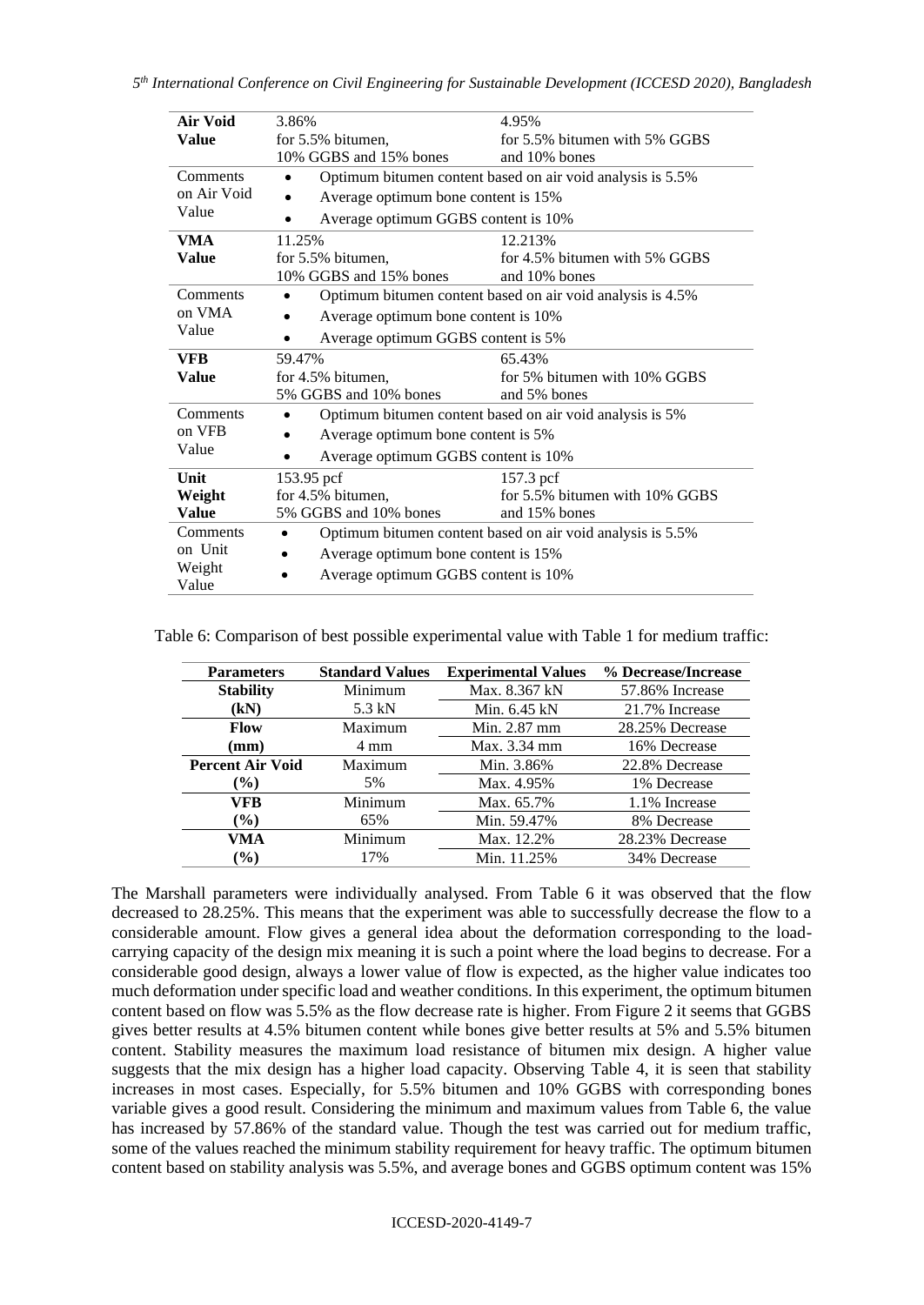and 10% respectively (Table 5). Also (Figure 2) it seems that GGBS gives better result at 4.5% bitumen content while bones gives better results at 5% and 5.5% bitumen content which is similar to flow results and it gives the most obvious indication that with increasing stability the flow decreases as the relationship between stability and flow is reversely proportional. This was attributed to the specific gravity of additive which is less than that of bitumen. This serves to penetrate between particles and enhanced the interlock of aggregates, which increases the stability and decreases the flow value. It should be emphasized that the design range of air voids (3 to 5 percent) is the level desired after several years of traffic. This is a very important parameter regarding the design as more air voids indicates higher permeability to water and air which causes heavy damage to waterproof and the consequence of this situation is a mix that hardens prematurely, becomes brittle and cracks at an early age or the aggregate ravels out of the mix because of the loss of asphalt adhesion. Again if the air void is less than minimum prescribed value than there is no space for future compaction leading to rutting. Still from Table 6, it is notable that the air void did not surpass or fall behind the prescribed limits. Moreover, the experiment was able to decrease the air void up to 23%, though some of the results show values reaching almost 5% air voids. The optimum bitumen content based on air void was 5.5% which means in this bitumen content the specimen had fewer air voids but not less than the minimum specified value. VMA is a representation of the voids in the mineral aggregate which also includes air voids and the effective bitumen content. For the different percentages of variables, it gives different results. Especially from observing Table 6 the VMA value decreases from the minimum standard value considerably up to 34% which is not desired. So this parameter should be thoroughly investigated further. VFB represents the voids filled with bitumen. In this experiment, the VFB results were slightly unsatisfactory. Maximum values are below the minimum specific requirement and some value was just at the threshold of the minimum requirement (at least 8% decrease from Table 6). This indicates that most of the voids were not filled properly. This may happen due to the variety of mixture and compaction throughout the experiment. Though unit weight does not have any specific limit for this test, it gives an idea about the relationship between the specific gravity of aggregates and voids. Good compaction gives maximum unit weight with fewer voids. In this experiment, from Table 5, 5.5% bitumen content showed maximum unit weight.

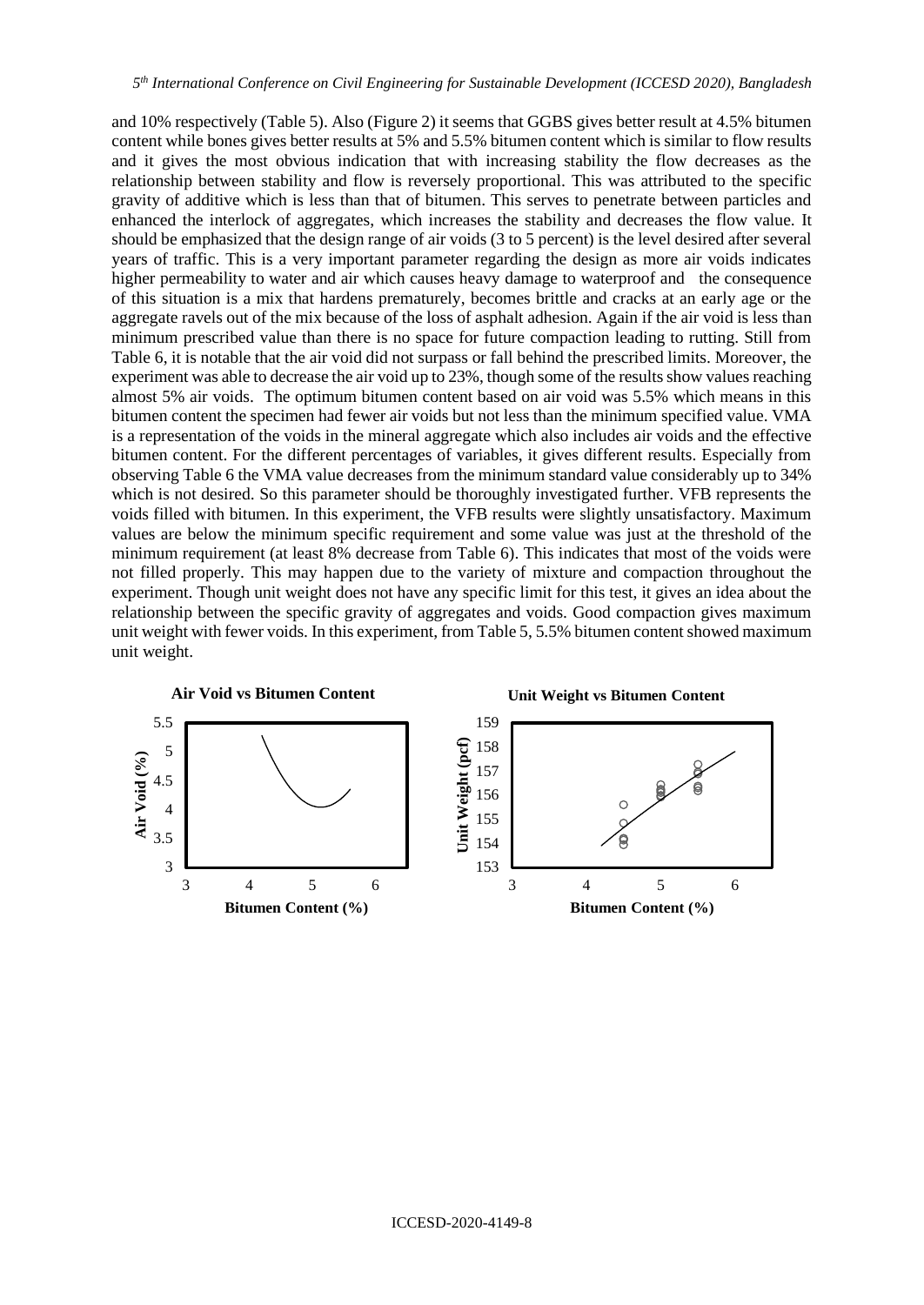

Figure 2: Marshall Method curves obtained from using data from Table 4.

If we compare Figure 1 and Figure 2, the obtained Marshall Test property curves followed the general behavior pattern quite similar to the standards except for the stability and flow curve. Generally, the stability and flow decreases and increases respectively with increasing bitumen content. But in the obtained result stability kept increasing and the corresponding flow kept decreasing. This phenomenon only indicates that the optimum bitumen content may be higher in modified bitumen content than generally used. Mix design is a compromise of many factors. The bitumen content that provides the best overall performance in addition to passing the previously discussed conventional criteria would be considered the design value. In this experiment, VFB and VMA criteria were slightly fluctuating, but other parameter results were very satisfactory, especially flow and stability of the samples.

#### **4. CONCLUSIONS**

The overall summary of the experiment is:

• The addition of the additives successfully increased the stability and the best result include 57.86% increase and decreased the flow rate up to 28.25% which is highly desired for a sustainable and long-lasting pavement surface. This result was expected for high volume traffic